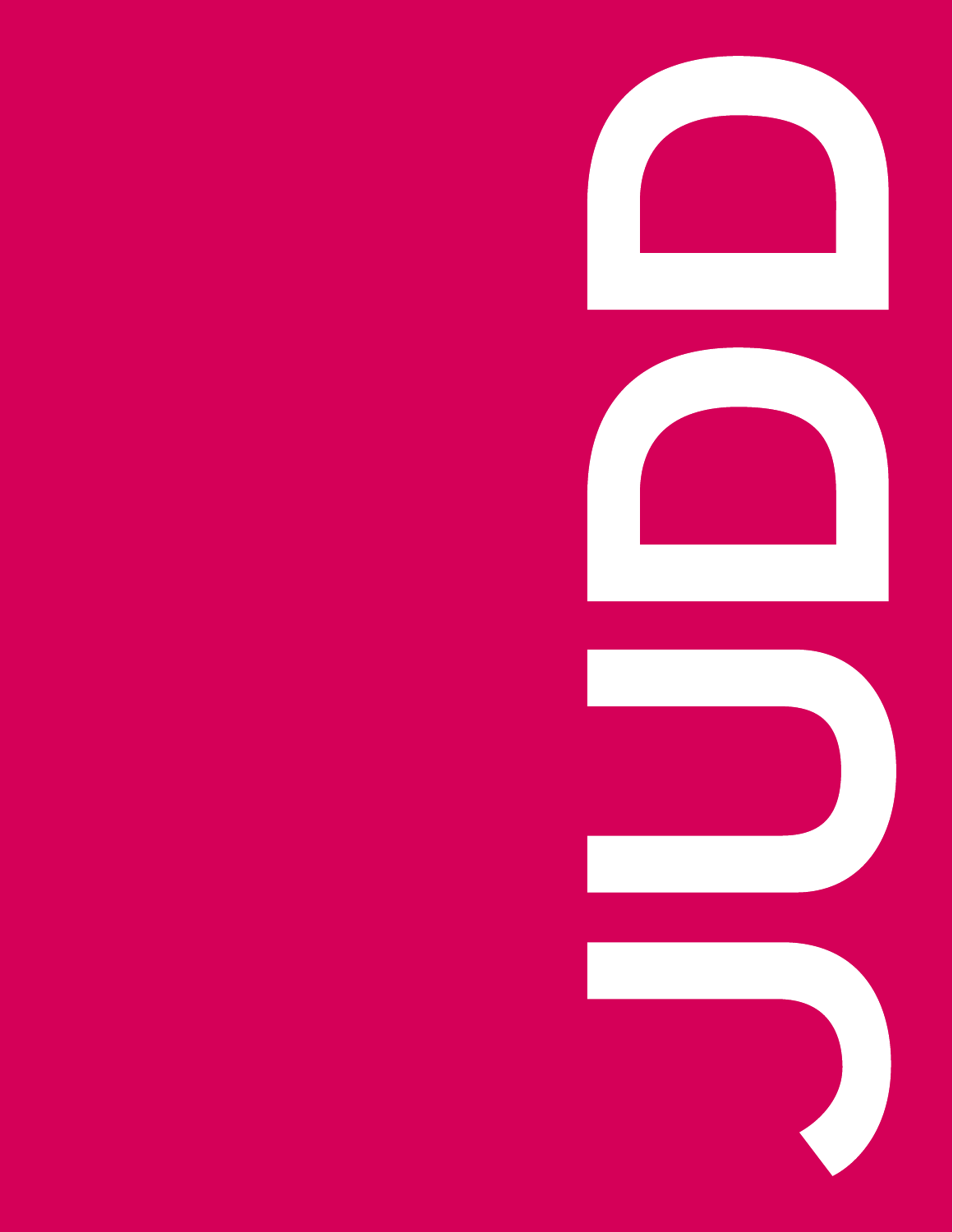**Supporters Supporters Judd Foundation is thankful** to our generous supporters who donated between July 1st, 2017 and June 30th, 2018

## Government and Foundations

Ballroom Marfa The Brant Foundation, Inc. Brooklyn Community Foundation The Brown Foundation, Inc. City of Marfa Kirkpatrick Family Fund National Endowment for the Arts New York City Council Member Margaret Chin New York City Department of Cultural Affairs Texas Commission on the Arts

## **Corporate**

40North Aesop Agave Festival Alpha Masonry The Architect's Newspaper Big Bend Sentinel Casa Dragones Castelli Gallery Crowley Theater The Cultivist Emeco The Future Perfect Galería Elvira González Google **Henrybuilt** Hermès ICA Miami Marfa Book Company Marfa Public Radio Mignoni Gallery Mohawk Papers Monopolio Morris Kitchen Never Stop Learning, LLC Newark Museum Association Perrier Galerie Thaddaeus Ropac Select Equity Group Sotheby's The Standard Hotel Stella Artois Tomas Maier, LLC Topo Chico David Zwirner Gallery

## Patrons

Laurence Bass Robert Beyer and Loren Pack Suzanne Deal Booth Bob Bronstein Spencer Brownstone Alexandre and Lori Chemla Chris and Cecile d'Amelio Suzi Davidoff and Carl Ryan Dudley and Michael Del Balso Fairfax Dorn and Marc Glimcher Jack Dorsey Susan and Thomas Dunn Tracey Emin Anne-Cecilie Engell and Rob Speyer